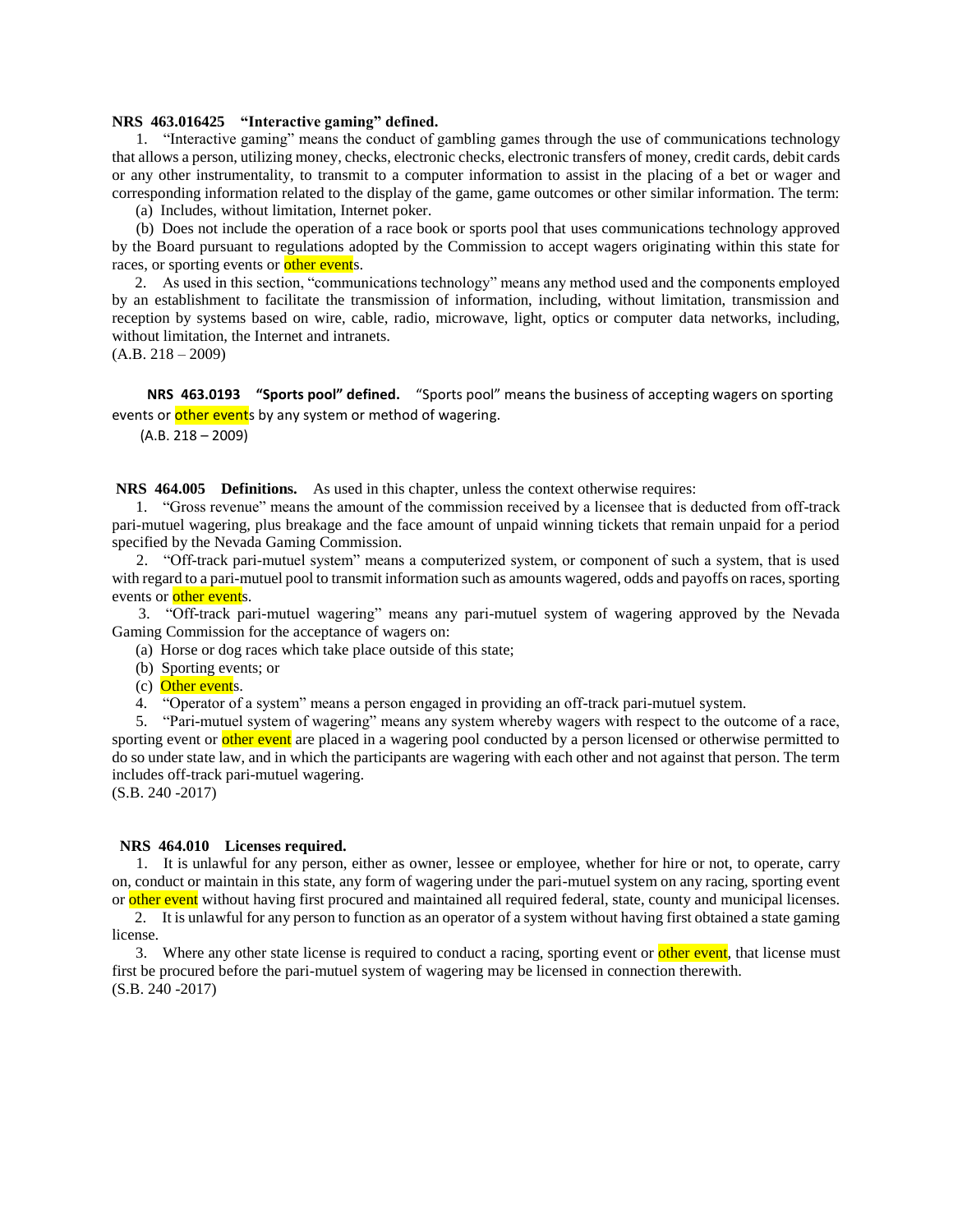## **NRS 464.025 Regulations governing off-track pari-mutuel wagering; sharing of revenue; approval of Commission.**

 1. The Nevada Gaming Commission, upon the recommendation of the Nevada Gaming Control Board, may adopt regulations for:

(a) The conduct by a licensee of off-track pari-mutuel wagering on a race, sporting event or other event; and

 (b) The approval of the terms and conditions of any agreement between a licensee and an agency of the state in which the race, sporting event or other event takes place or a person licensed or approved by that state to participate in the conduct of the race, sporting event or other event or the pari-mutuel system of wagering thereon.

 2. A person or governmental agency must not receive any commission or otherwise share in the revenue from the conduct of off-track pari-mutuel wagering in this state without the approval of the Nevada Gaming Commission. The Commission may approve any person or governmental agency after such investigation as the Nevada Gaming Control Board deems proper.

(S.B. 240 -2017)

**22.010 Definitions.** As used in this regulation:

18. "Other event" means an event other than

(a) A horse race,

(b) A greyhound race, or

(c) An athletic sports event sanctioned by a governing body.

26. "Sports pool" means a business that accepts wagers on sporting events or other events, other than horse or other animal races. The term includes, but is not limited to, a business that accepts sports parlay card wagers as defined in Regulation 22.090.

27. "Virtual event" means an *other event* where the outcome is generated by an electronic device.

**22.120 Permitted wagers.** Wagers may be accepted or paid by any book on sporting events or **other** events except as limited, conditioned, or prohibited by these Regulations specifically including but not limited to:

1. Professional sport or athletic events sanctioned by a governing body;

2. Events held at a track which uses the pari-mutuel system of wagering;

3. Olympic sporting or athletic events sanctioned by the International Olympic Committee, subject to limitation by the Chair or the Chair's designee in the Chair's sole and absolute discretion;

4. Collegiate sporting or athletic events;

5. Other events: and

6. Virtual events.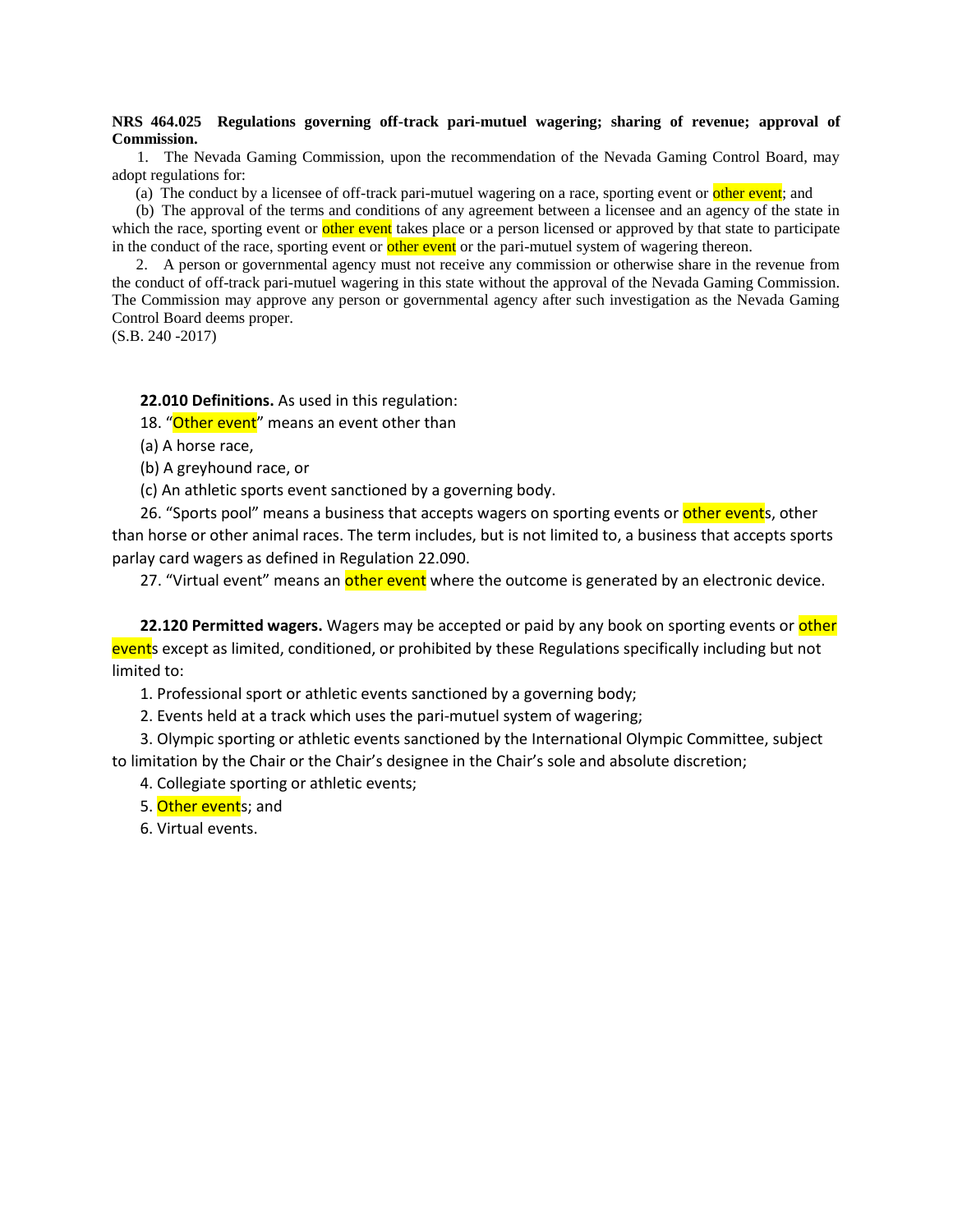### **22.1201 Other Events.**

1. A book shall not accept wagers on an other event unless the Chair has approved the other event in writing, the other event has been sanctioned by an organization included on the list of sanctioning organizations maintained by the Board, or the other event is listed on the list of pre-approved other <mark>event</mark>s.

2. A request for approval to accept wagers on an other event shall be made by a book at least 30 days prior to such event on such forms approved by the Chair, and shall include:

(a) A full description of the event and the manner in which wagers would be placed and winning wagers would be determined.

(b) A full description of any technology which is necessary to determine the outcome of the event.

(c) Such other information or documentation which demonstrates that:

(1) The event could be effectively supervised;

(2) There are integrity safeguards in place;

(3) The outcome of the event would be verifiable;

(4) The outcome of the event would be generated by a reliable and independent process;

(5) The outcome of the event would be unlikely to be affected by any wager placed;

(6) The event could be conducted in compliance with any applicable laws; and

(7) The granting of the request for approval would be consistent with the public policy of the state.

(d) The complete event rules and voting procedures.

(e) Such additional or supplemental information as the Chair may require.

 $\rightarrow$  The decision whether to grant approval to accept wagers on an other event shall be based on all relevant information including, but not limited to, the factors in subsection 2(c) of this section.

3. The Chair may refer a request for approval to the full Board and Commission for consideration, or grant, deny, limit, restrict, or condition a request made pursuant to subsection 2 for any cause the Chair deems reasonable. A book aggrieved by an administrative decision of the Chair may submit the matter for review by the Board and Commission pursuant to NGC Regulations 4.185 through 4.195, inclusive.

4. The Chair is hereby granted the authority to issue an interlocutory order revoking or suspending any administrative approval granted pursuant to subsection 3 for any cause deemed reasonable. An interlocutory order shall be deemed delivered and effective upon service pursuant to Regulation 2.070. If an interlocutory order revoking or suspending the administrative approval is issued, an affected book may request that the order be reviewed by the Board and Commission pursuant to NGC Regulation 4.185 through 4.195, inclusive.

5. Whenever the Chair refers a request for approval to the Board and Commission for consideration, the request shall be deemed an application and the book which submitted the request shall submit the application fee set forth in subsection 3 of NGC Regulation 4.070. Such application shall be included on the agenda of the next regularly scheduled meeting of the Board occurring more than 10 working days after receipt of the application fee and, thereafter, on the agenda of the next regularly scheduled meeting of the Commission. The Commission, after considering the recommendation of the Board, may grant, deny, limit, restrict or condition the application for any cause it deems reasonable and the decision of the Commission shall be final and shall not be subject to any further administrative or judicial review.

6. Upon approval of the acceptance of wagers on an other event pursuant to this section, the Board shall provide public notice of such approval including any conditions and limitations placed on such approval. Such notice shall occur by publication on the Board's website as close as practicable to the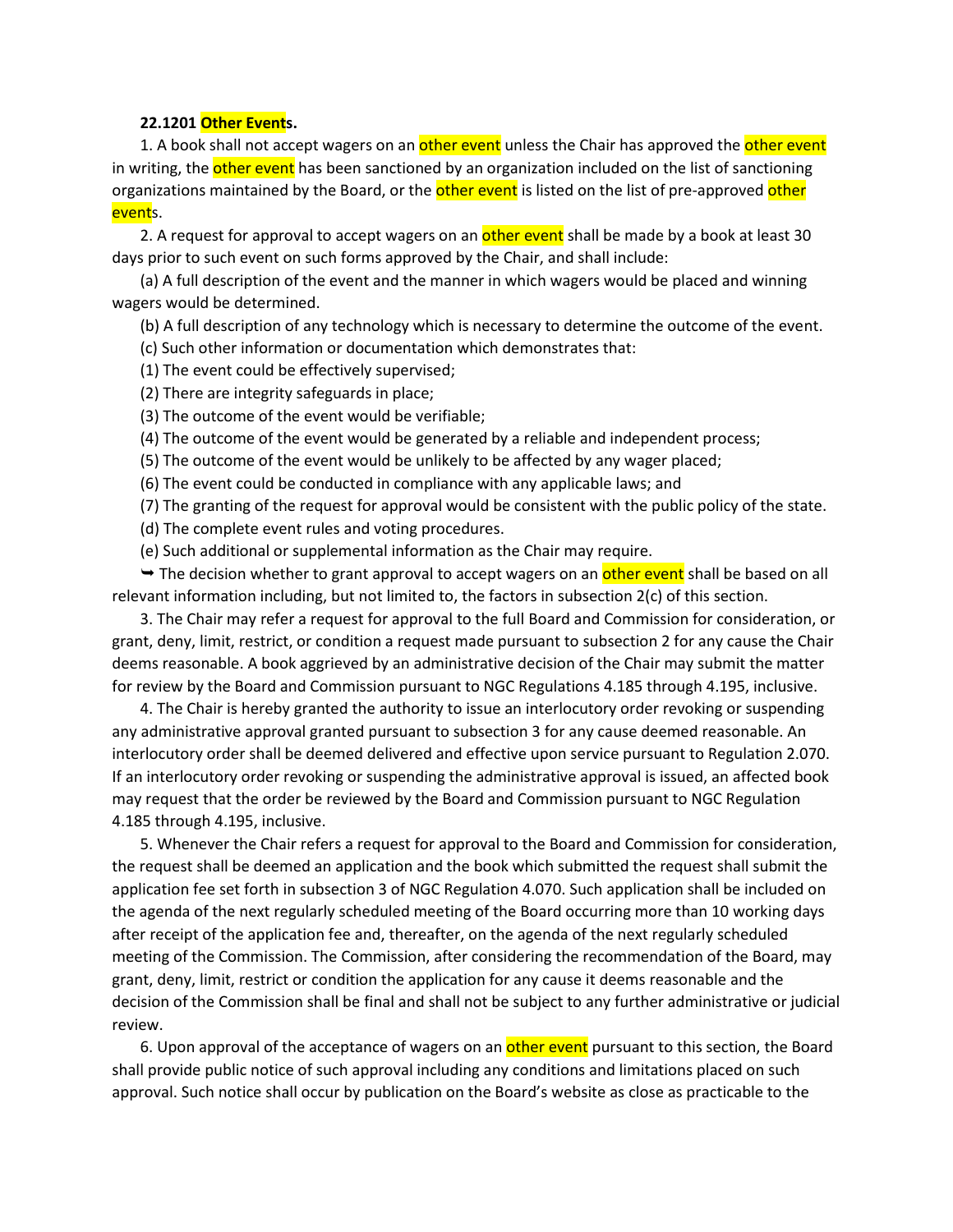time at which the Commission, Chair, or Board approves the **other event**. Thereafter, any book may accept wagers on such other event pursuant to the approval and any conditions and limitations placed thereon.

7. A virtual event shall not be approved pursuant to this section unless:

(a) An approved gaming device is used to determine the outcome(s) and to display an accurate representation of the outcome(s) of the virtual event and

(b) A live display of the virtual event is offered to all approved sports pools.

8. The Board shall create, maintain, and make publicly available a list of sanctioning organizations.

(a) The Chair may, in the Chair's sole and absolute discretion, add a sanctioning organization to the list of sanctioning organizations, or a sanctioning organization may request the Chair add the sanctioning organization to the list. A sanctioning organization shall provide all information requested by the Chair during the Chair's consideration of whether to add the sanctioning organization to the list of sanctioning organizations.

(b) The Chair, in the Chair's sole and absolute discretion, may remove a sanctioning organization from the list of sanctioning organization at any time. Removal of a sanctioning organization from the list of sanctioning organizations is effective upon notice of the removal posted on the Board's website.

(c) The list of sanctioning organizations is a list created for the benefit of the Board in order to create an easy process for approval of wagers on other events. The existence of a sanctioning organization on the list is at the complete discretion of the Chair. If a sanctioning organization is not on the list or is removed from the list, the approval process for wagers on other events is as set out in this section. A sanctioning organization has no right to be on the list or to remain on the list.

9. The Board shall create, maintain, and make publicly available a list of pre-approved other events.

(a) The Chair may, for any previously approved other event and in the Chair's sole and absolute discretion, add an other event to the list of pre-approved other events.

(b) All additions to the list of pre-approved other events are effective for 1 year from the date of addition unless a different time period is specified at the time of addition to the list.

(c) The Chair is hereby granted the authority to issue an interlocutory order removing an other event from the list of pre-approved other events. An interlocutory order shall be deemed delivered and effective upon service pursuant to Regulation 2.070. If an interlocutory order removing the other event from the list of pre-approved other events is issued, an affected book may request that the order be reviewed by the Board and Commission pursuant to NGC Regulation 4.185 through 4.195, inclusive. (Adopted: 1/19.)

**22.1205 Prohibited wagers.** No wagers may be accepted or paid by any book on:

2. Any sporting event or other event which the licensee knows or reasonably should know is being placed by, or on behalf of, an official, owner, coach, or staff of a participant or team or participant in that event. Each licensee shall take reasonable steps to prevent the circumvention of this regulation;